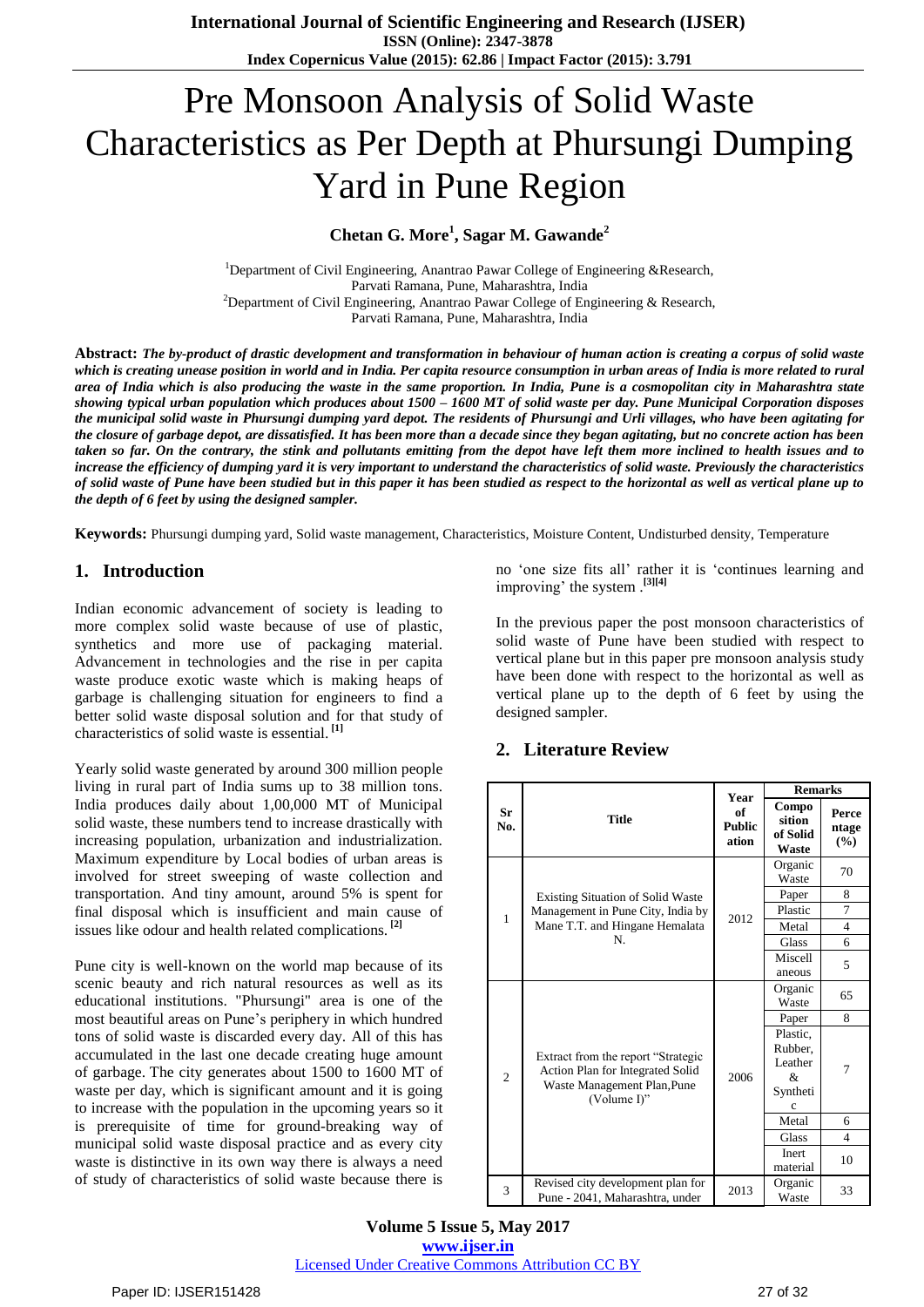|                | JNNURM (Report by PMC)                                                                                                                                                                                                           |      | Paper                                                         | 6     |
|----------------|----------------------------------------------------------------------------------------------------------------------------------------------------------------------------------------------------------------------------------|------|---------------------------------------------------------------|-------|
|                |                                                                                                                                                                                                                                  |      | Plastic                                                       | 5     |
|                |                                                                                                                                                                                                                                  |      | Metal                                                         | 3     |
|                |                                                                                                                                                                                                                                  |      | Glass                                                         | 5     |
|                |                                                                                                                                                                                                                                  |      | <b>Inert</b><br>material                                      | 25    |
|                |                                                                                                                                                                                                                                  |      | Leather/<br>Rubber                                            | 1     |
|                |                                                                                                                                                                                                                                  |      | Miscell<br>aneous                                             | 22    |
|                | Integrated solid waste management<br>(Energy revolution from municipal<br>solid waste) - Report prepared by<br>Solid Waste Management<br>department of PMC.<br>(http://opendata.punecorporation.or<br>g/Citizen/CitizenDatasets) | 2016 | Organic<br>Waste                                              | 31    |
|                |                                                                                                                                                                                                                                  |      | Paper                                                         | 6     |
| $\overline{4}$ |                                                                                                                                                                                                                                  |      | Plastic                                                       | 9     |
|                |                                                                                                                                                                                                                                  |      | Metal                                                         | 3     |
|                |                                                                                                                                                                                                                                  |      | <b>Glass</b>                                                  | 5     |
|                |                                                                                                                                                                                                                                  |      | <b>Inert</b><br>material                                      | 23    |
|                |                                                                                                                                                                                                                                  |      | Leather/<br>Rubber                                            | 1     |
|                |                                                                                                                                                                                                                                  |      | Miscell<br>aneous                                             | 22    |
| 5              | Solid Waste Management in<br>PCMC (3R"s Principle) By Niraj<br>Burge & Sunil Gangurde. (source:<br>Pimpri Chinchwad Municipal<br>Corporation, Environmental Status<br>Report 2012-13)                                            | 2015 | Food<br>waste                                                 | 62.9  |
|                |                                                                                                                                                                                                                                  |      | Garden<br>waste                                               | 18.65 |
|                |                                                                                                                                                                                                                                  |      | Paper                                                         | 1.85  |
|                |                                                                                                                                                                                                                                  |      | Plastic<br>&<br>Rubber                                        | 1.23  |
|                |                                                                                                                                                                                                                                  |      | Glass                                                         | 0.001 |
|                |                                                                                                                                                                                                                                  |      | Metal                                                         | 0.01  |
|                |                                                                                                                                                                                                                                  |      | Wood                                                          | 0.04  |
|                |                                                                                                                                                                                                                                  |      | Miscell<br>aneous<br>(textile,<br>dirt.<br>bricks.<br>stones) | 15.33 |



**Figure 1: (Clockwise Direction):** a) Collecting Sample b) Basic examination of sample c) Designed Sampler

# **3. Methodology**

The Primary data is obtained from the site Phursungi dumping yard and Pune Municipal Corporation and correlated with the present investigation. The research work includes the efforts for waste characterization at various depths. Initially samples have been collected at various depths  $(0-2)$ ,  $(2-4)$ ,  $(4-6)$  feet with help of specially designed sampler (Cylindrical in shape) and the data analysis and reporting is done on the bases of data obtained by investigation.

# **4. Analysis of Solid Waste**

The pre monsoon analysis of solid waste samples have been collected in the month of March – April 2017 from various points of Phursungi dumping yard at various depths as mentioned in methodology.

#### **4.1 Composition of solid waste as per examination of samples**

#### **Sampling Details:**

- Methodology of Sampling: Manual Sampling
- Quantity of sampling: 10 Numbers of samples
- Device used: Designed sampler, weighing machine
- Weight of each sample: 1000 grams

#### **Analysis procedure:**

- $\triangleright$  These samples are collected in polythene bags & transported to the laboratory for further analysis.
- In laboratory sorting of material, cleaning of contamination and air dried is performed. Durable items such as glass or plastic container can be washed prior to air drying and filled containers can be emptied of their contents.
- $\triangleright$  Further in the process waste is classified in 12 categories and then separating all materials as per categories & weight is measured of each category and recorded the same.

The composition of solid waste is the first step to understand the solid waste. To better understand the characteristics, composition is analysed at various depths as specified in methodology.

In depth up to 2 feet the primary finding of the sampling is that more than 40 % waste is organic in nature, the food scrap consists about 30 % and the yard trim is about 11%. This high potential of biodegradable waste shows the potential for composting. The food scrap composition decreases drastically when the depth increases and reaches to the negligible at the depth of 6 feet.

The recyclable composition (include rubber, plastic, metals, glass, paper, etc.) consist more than 30 % at every depth which shows the need of segregation at source. Among the recyclable plastic waste contributes the highest as compared with other recyclable waste.

As per the examination of samples it has been observed that the dust has been increased drastically with respect to the depth which has been observed highest i.e. 37 % in the depth range (4 to 6) feet.

The observation shows that the composition changes significantly within the dumping yard from place to place as well as with depth. If the service level of segregation at source is increased from the current level it will definitely create an opportunity of composting as well as recycling waste and directly reduce the load on solid waste dumping yard. The detail readings of sample at Phursungi dumping yard are shown in pie chart.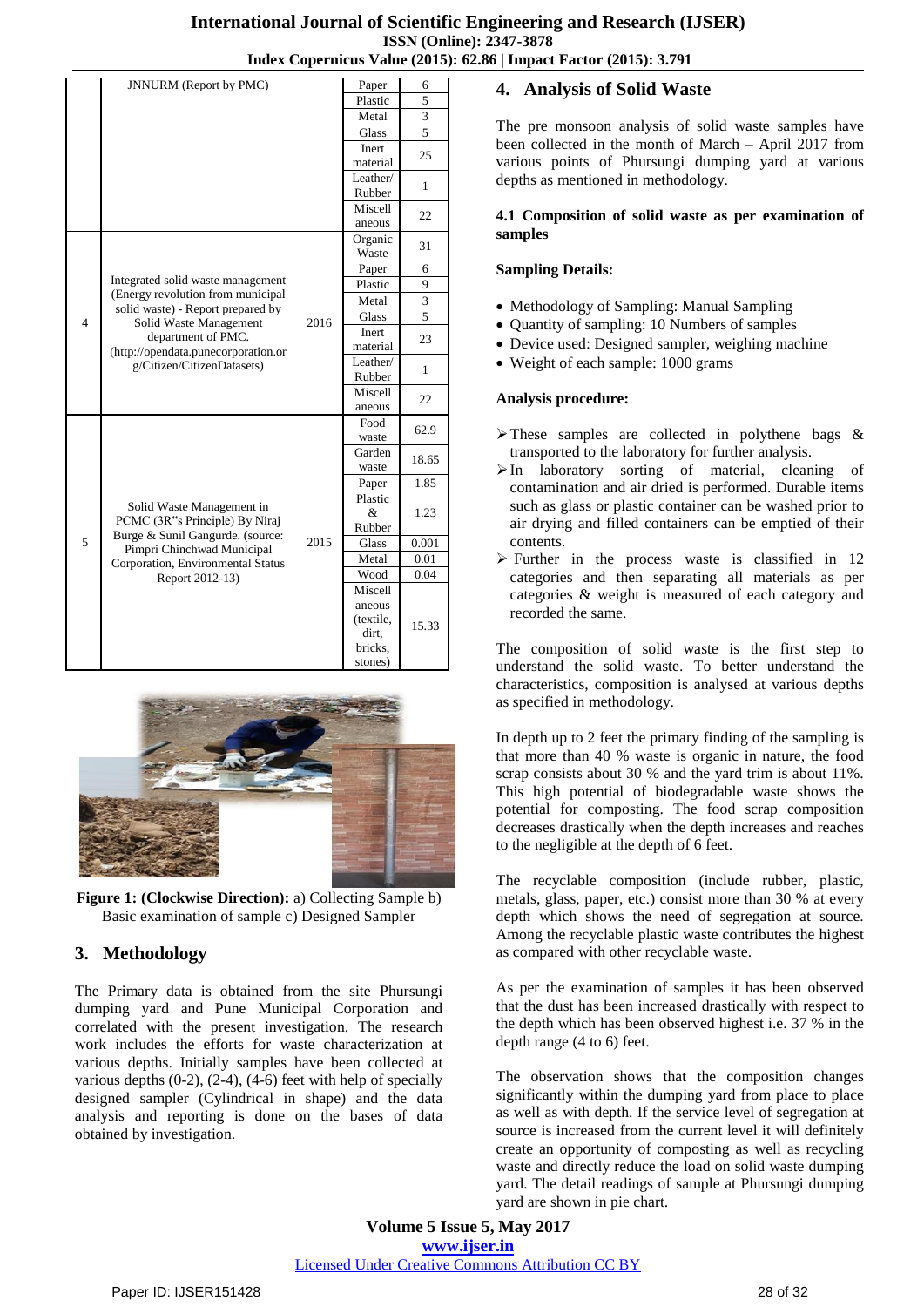

**Figure 2:** Chart showing waste constituents at depth  $(0-2)$ feet**.**



**Figure 3:** Chart showing waste constituents at depth  $(2-4)$ feet**.**



**Figure 4:** Chart showing waste constituents at depth  $(4-6)$ feet**.**

#### **4.2 Moisture content of solid waste as per examination of samples**

#### **Sampling Details**

- Methodology: Random manual sampling with designed sampler.
- Quantity of sample: Minimum 3 samples or number required to get essential amount of material (100 grams) of each constituent.
- Device used: Designed sampler, weighing machine, oven, dedicator.

#### **Analysis procedure**:

- $\triangleright$  Weigh the aluminium dish
- Fill the dish with solid waste sample& weight the same.
- Dry solid waste and dish in an oven for at least 24 hours at 77 degree Celsius
- Remove the dish from oven and allow it for cool in a dedicator.
- $\triangleright$  Record the weight of dry solid waste + dish.
- $\blacktriangleright$  Calculate the moisture content (M) using following equation.



#### **W------ Wet weight D ------ Dry weight**

At depth (0-2) feet the primary verdict of the sampling is that food scrap consist the highest moisture content more than 25% and the yard trim consist about 6%, this biodegradable waste responsible for high percentage of moisture content in solid waste and making the solid waste difficult for incineration process as it requires more fuel and energy to evaporate the moisture and this high moisture content of biodegradable waste show the need and necessity for composting of biodegradable waste. The moisture content of food scrap and yard trim is decreasing considerably with depth. When depth is increasing from (2-4) feet to depth (4-6) feet the moisture content is negligible which shows the swift decomposition of food scrap.

The moisture content of composition include (rubber, leather, plastic, paper, glass, textile, paper) decreases with increase in the depth. Among recyclable waste textile has the highest moisture content. The moisture content of solid waste of recyclable composition shows the great need of segregation at source which will decrease the load on dumping yard.

The overall observation shows that moisture content of solid waste is varying a lot within the dumping yard from place to place and even with the depth.

If the service level of recovering municipal solid waste is increased from current level then there will be more opportunities for incineration and composting. The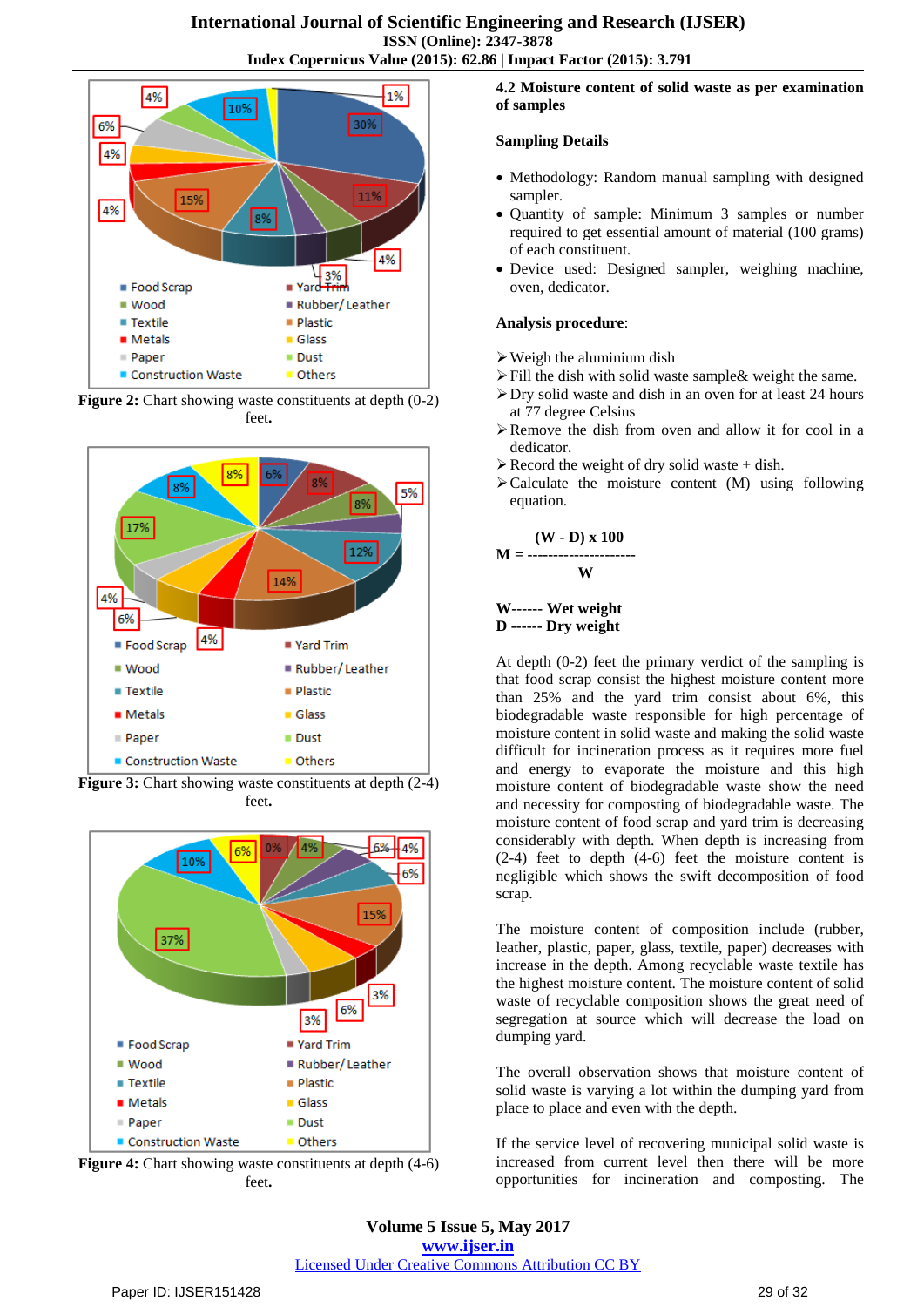moisture content of various constituents of solid waste at Phursungi dumping yard are shown in graphical form.



**Figure 5:** Chart showing waste constituents at depth  $(0-2)$ feet**.**



**Figure 6:** Chart showing waste constituents at depth  $(2-4)$ feet**.**



**Figure 7:** Chart showing waste constituents at depth  $(4-6)$ feet**.**

**4.3 Undisturbed Density of Solid waste as per examination of samples**

#### **Sampling Details**

- Methodology: Random manual sampling with designed sampler.
- Device used: Designed sampler, weighing machine.
- Number of samples: 10 Numbers

#### **Analysis procedure**:

- $\triangleright$  The weight of collected samples of solid waste is measured and noted down.
- $\triangleright$  The volume of sample can be measured by the formula for volume of cylinder  $\frac{\pi d^2}{4}$  $\frac{a}{4}$  x h
- Where"d" is diameter of designed sampler and "h" is height of sample. In our case  $d = 3$  inch i.e. 0.076 m & h  $= 2$  feet i.e. 0.609 m.
- $\triangleright$  The undisturbed bulk density can be calculated by using the below formula

 **Mass of undisturbed solid waste (in sampler device) Undisturbed Density = Volume of sampler**  $\left(\frac{\pi d^2}{4}\right)$ 



The primary outcome of examination of sampling is the undisturbed density is increasing with the increase in depth. At depth of 0-2 feet density varies  $343$ Kg/m<sup>3</sup> to  $458$  $Kg/m<sup>3</sup>$  which give the average density of sample about 382  $\text{Kg/m}^3$ . At depth of 2-4 feet density varies  $380\text{Kg/m}^3$  to 489 Kg/m<sup>3</sup> which give the average density of sample about 421 Kg/m<sup>3</sup>. At depth of 4-6 feet density varies  $360$ Kg/m<sup>3</sup> to 489  $Kg/m<sup>3</sup>$  which give the average density of sample about  $457$  Kg/m<sup>3</sup>. The observations shows that the value of each samples are varying in horizontal plane as well as vertical plane which indicate anisotropic nature of solid waste at Phursungi dumping yard.

The detail reading of moisture content of various constituents in solid waste are represented in graphical.



**Figure 8:** Chart showing waste constituents at depth  $(0-2)$ feet**.**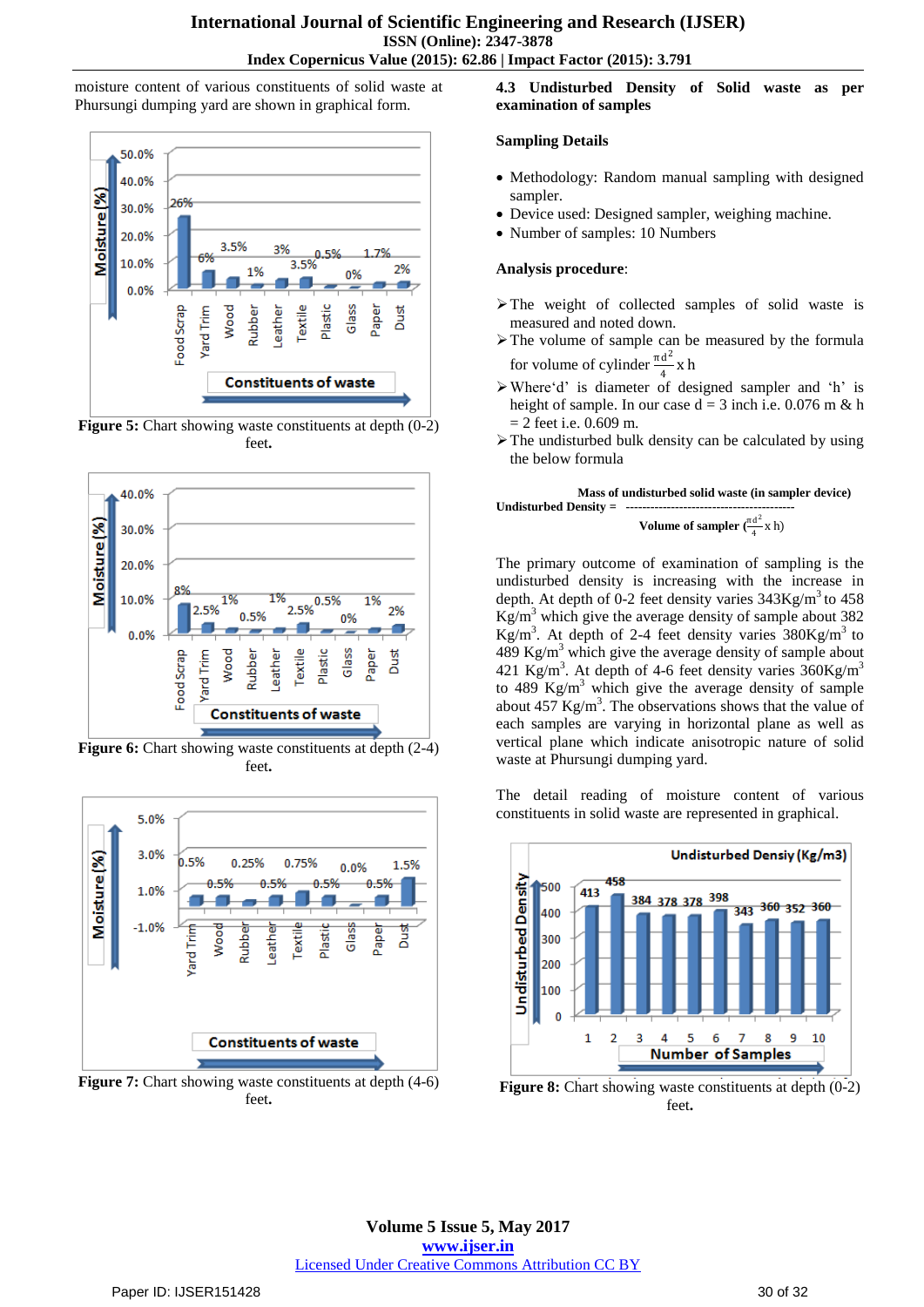

**Figure 9:** Chart showing waste constituents at depth (2-4) feet**.**



**Figure 10:** Chart showing waste constituents at depth (4- 6) feet

#### **4.4 Temperature of Solid waste as per examination of samples**

#### **Sampling Details**

- o Methodology: Random manual sampling with designed sampler and measuring the temperature of the same.
- o Device used: Designed sampler, thermometer.
- o Number of samples: 10 Numbers

#### **Analysis procedure**:

The temperature of collected samples of solid waste is measured with the help of thermometer and noted down. The primary outcome of study of sampling is the temperature is slightly decreased with increase in depth. There is a difference of  $1 \,^{\circ}\mathrm{C}$  while going to the depth up to 6 feet. At depth of 0-2 feet the temperature varies from 36.8 °C to 37.2 °C which gives the average temperature about 37 °C, the maximum temperature difference in the reading of sample is 0.40 °C. At depth of 2-4 feet the temperature varies from 36.4 °C to 36.6 °C which gives the average temperature about 36.52 °C, the maximum temperature difference in the reading of sample is 0.20 °C. At depth of 4-6 feet the temperature varies from 35.8 °C to 36.2 °C which gives the average temperature about 36 °C,

the maximum temperature difference in the reading of sample is 0.40 °C

The temperature of various samples of solid waste at Phursungi dumping yard at various depth levels are represented in graphical form below for appropriately understanding of variation of temperature in horizontal plane as well as with depth.



**Figure 11:** Chart showing waste constituents at depth  $(0-$ 2) feet**.**



**Figure 12:** Chart showing waste constituents at depth (2- 4) feet**.**



**Figure 13:** Chart showing waste constituents at depth (4- 6) feet

# **5. Conclusion**

For appropriate solid waste management the understanding of characteristics of solid waste plays very important role as there is no "one size fits all" and there is always a scope for improvement and learning. The waste generated from the city has particular character; the waste from the city is besides organic one but it has contained some amount of recyclable inorganic part also. As per the keen examination of all samples, it has been observed that the values of composition are different in all the randomly selected places. Even though the change in the content of solid waste with respect to various depths gives a diverse value. The observation regarding moisture content can be clearly seen is decreasing with respect to depth. On the other hand the bulk density of solid waste is increasing with respect to depth. The temperature at the depth of 6

**Volume 5 Issue 5, May 2017 www.ijser.in** Licensed Under Creative Commons Attribution CC BY